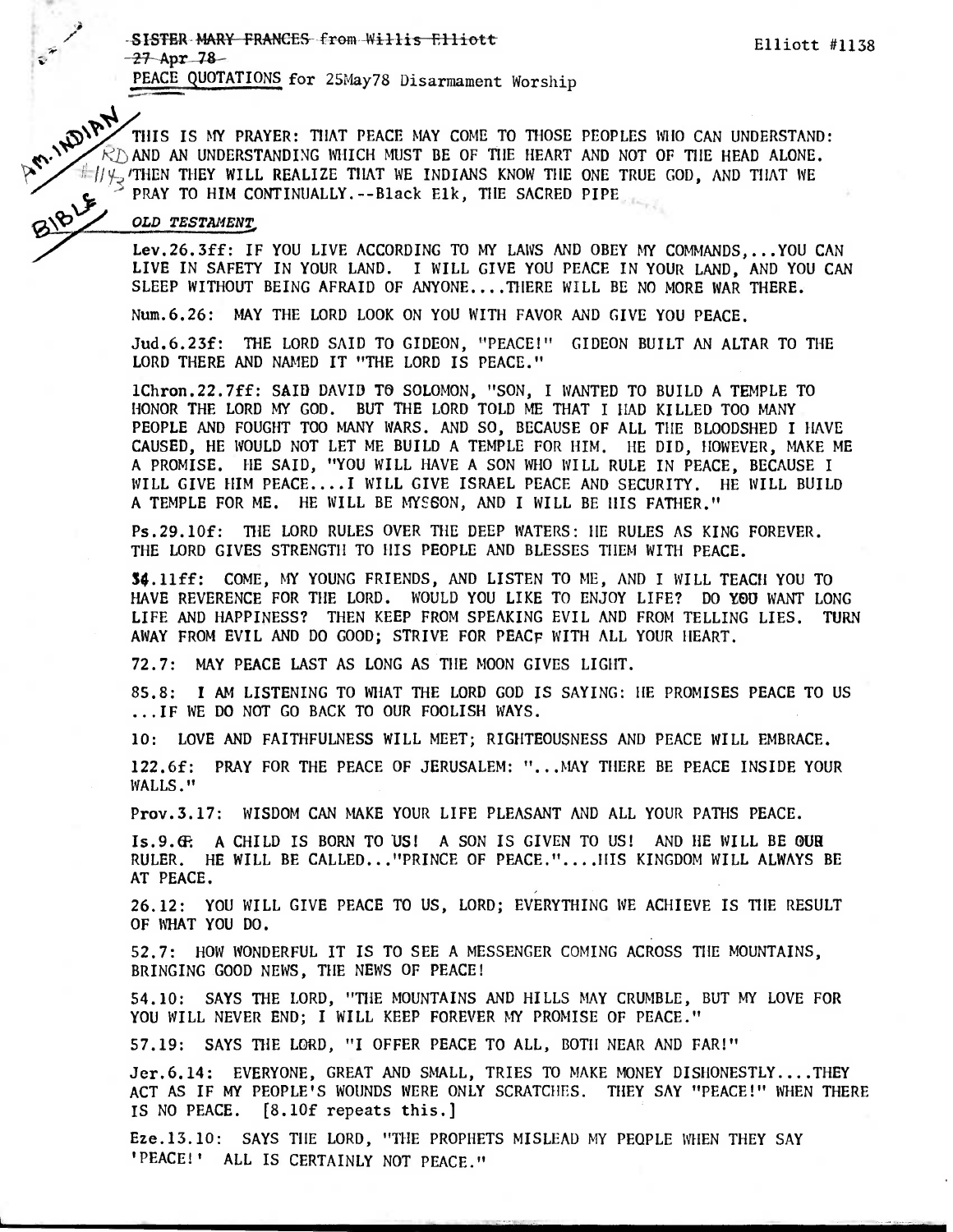Mio.4.3f: THE LORD WILL SETTLE DISPUTES AMONG THE NATIONS, AMONG THE GREAT POWERS NEAR AND FAR. THEY WILL HAMMER THEIR SWORDS INTO PLOWS AND THEIR SPEARS INTO PRUNING KNIVES. NATIONS WILL NEVER AGAIN GO TO WAR, NEVER PREPARE FOR BATTLE AGAIN. EVERYONE WILL LIVE IN PEACE AMONG HIS OWN VINEYARDS AND FIG TREES, AND NO ONE WILL MAKE HIM AFRAID. THE LORD ALMIGHTY HAS PROMISED THIS.

5.4f: WHEN THE ONE WHOM THE LORD SENDS COMES, HE WILL RULE HIS PEOPLE WITH THE STRENGTH THAT COMES FROM THE LORD AND WITH THE MAJESTY OF THE LORD GOD HIMSELF. HIS PEOPLE WILL LIVE IN PEACE,...AND HE WILL BRING PEACE.

Zech.8.15ff: "DON'T BE AFRAID. THESE ARE THE THINGS YOU SHOULD DO: SPEAK THE TRUTH TO ONE ANOTHER. IN THE COURTS GIVE REAL JUSTICE--THE KIND THAT BRINGS PEACE. DO NOT PLAN WAYS OF HARMING ONE ANOTHER....I HATE... VIOLENCE," SAYS THE LORD.

19: SAYS THE LORD, "YOU MUST LOVE TRUTH AND PEACE."

9.10: THE LORD SAYS, "I WILL REMOVE THE WAR CHARIOTS... ANDITAKE THE HORSES FROM JERUSALEM; THE BOWS USED IN BATTLE WILL BE DESTROYED. YOUR KING WILL MAKE PEACE AMONG THE NATIONS."

Ma1.2.5f: SAYS THE LORD ALMIGHTY, "IN MY COVENANT I PROMISED THEM LIFE AND PEACE, AND THIS IS WHAT I GAVE THEM, SO THAT THEY MIGHT RESPECT ME.... THEY TAUGHT WHAT WAS RIGHT, NOT WHAT WAS WRONG. THEY LIVED IN HARMONY WITH ME; THEY NOT ONLY DID WHAT WAS RIGHT THEMSELVES, BUT THEY ALSO HELPED MANY OTHERS TO STOP DOING EVIL."

## **NEW TESTAMENT**

 $\mathbf{r}$ 

Mt.5.9: HAPPY THE PEACEMAKERS! THEY SHALL BE CALLED GOD'S CHILDREN!

L.1.78f: OUR GOD IS MERCIFUL AND TENDER. HE WILL CAUSE THE BRIGHT DAWN OF SALVATION TO RISE ON US AND TO SHINE FROM HEAVEN ON ALL WHO LIVE IN THE DARK SHADOW OF DEATH, AND TO GUIDE OUR STEPS INTO THE PATH OF PEACE.

2.14: GLORY TO GOD IN THE HIGHEST, AND PEACE ON EARTH!....19.38: PEACE IN HEAVEN AND GLORY IN THE HIGHEST HEAVENS!

19.42, Jesus to Jerusalem: IF YOU...HAD ONLY UNDERSTOOD...THE MESSAGE OF PEACE!

Ac.7.26: WHEN [MOSES] CAME ACROSS SOME OF [HIS COUNTRYMEN] FIGHTING, HE TRIED TO RECONCILE THEM IN PEACE.

10.36: IT WAS TO [THE PEOPLE OF ISRAEL] THAT THE GOOD NEWS OF PEACE WAS BROUGHT BY JESUS CHRIST.

Ro.1.7: MAY GOD OUR FATHER AND THE LORD JESUS CHRIST SEND GRACE AND PEACE.

8.6: PEACE CAN ONLY COME WITH CONCERN FOR THE SPIRITUAL.

12.18: DO ALL YOU CAN TO LIVE AT PEACE WITH EVERYONE.

14.17: THE KINGDOM OF GOD...MEANS RIGHTEOUSNESS AND PEACE.

14.19: LET US ADOPT ANY CUSTOM THAT LEADS TO PEACE.

15.33: MAY THE GOD OF PEACE **R5 HE WITH YOU ALL!** AMEN.

1Cor.7.15: GOD HAS CALLED YOU TO A LIFE OF PEACE.

14.33: GOD IS NOT A GOD OF DISORDER BUT OF PEACE.

2Cor.13.11: LIVE IN PEACE, AND THE GOD OF LOVE AND PEACE WILL BE WITH YOU..

Ga1.5.22: WHAT THE SPIRIT BRINGS IS...LOVE, JOY, PEACE.

Eph.2.14ff: [CHRIST] IS THE PEACE BETWEEN [JEW AND NONJEW], AND HAS MADE THE TWO INTO ONE,...DESTROYING IN HIS OWN PERSON THE HOSTILITY...BY MAKING PEACE THROUGH THE CROSS, TO UNITE THEM AND RECONCILE THEM WITH GOD....LATER HE CAME TO BRING THE GOOD NEWS OF PEACE TO YOU WHO WERE FAR AWAY AND PEACE TO THOSE WHO WERE NEAR AT HAND.

Phil.4.7ff THE PEACE OF GOD, SO MUCH GREATER THAN WE CAN UNDERSTAND, WILL GUARD YOUR HEARTS....THE GOD OF PEACE WILL BE WITH YOU.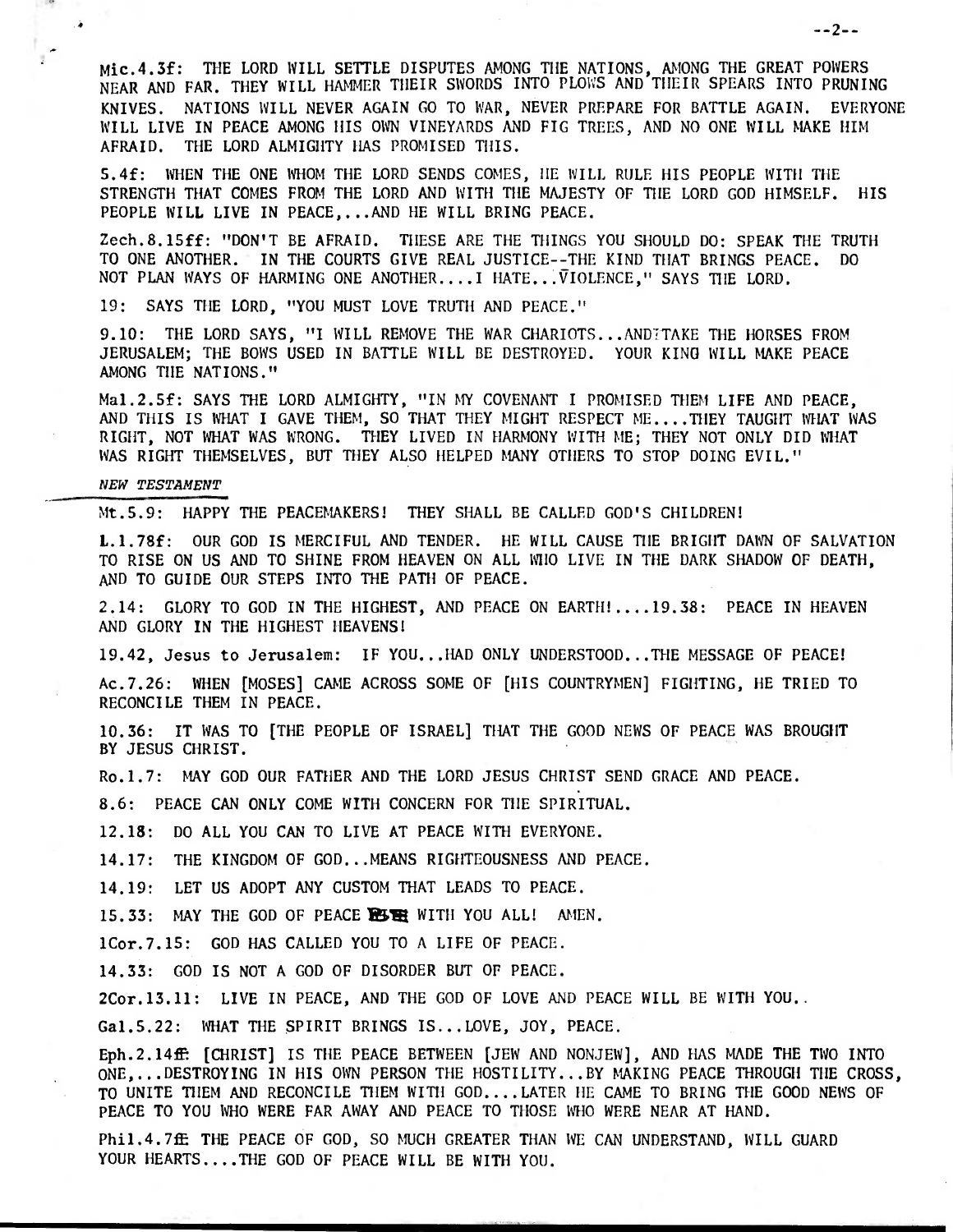Co1.1.20: GOD WANTED ALL THINGS TO BE RECONCILED THROUGH JESUS CHRIST....WHEN HE MADE PEACE BY HIS DEATH ON THE CROSS.

1Thes.S.3: IT IS WHEN PEOPLE ARE SAYING, "HOW QUIET AND PEACEFUL IT IS," THAT THE WORST SUDDENLY HAPPENS.

13: BE AT PEACE AMONG YOURSELVES.

2Thes.3.16: MAY THE LORD OF PEACE HIMSELF GIVE YOU PEACE.

2Tim.2.22: FASTEN YOUR ATTENTION ON HOLINESS, FAITH, LOVE, AND PEACE.

Heb.12.14: ALWAYS BE DESIRING PEACE WITH ALL PEOPLE.

Jas.3.17: THE WISDOM THAT COMES DOWN FROM ABOVE...MAKES FOR PEACE.

18: PEACEMAKERS, WHEN THEY WORK FOR PEACE, SOW THE SEERS WHICH WILL BEAR FRUIT IN HOLINESS.

1P.3.11 (from Ps.34.14): SEEK PEACE AND PURSUE IT.

2P.3.14: DO YOUR BEST TO LIVE LIVES WITHOUT SPOT OR STAINJ SO THAT THE LORD WIL FIND YOU AT PEACE.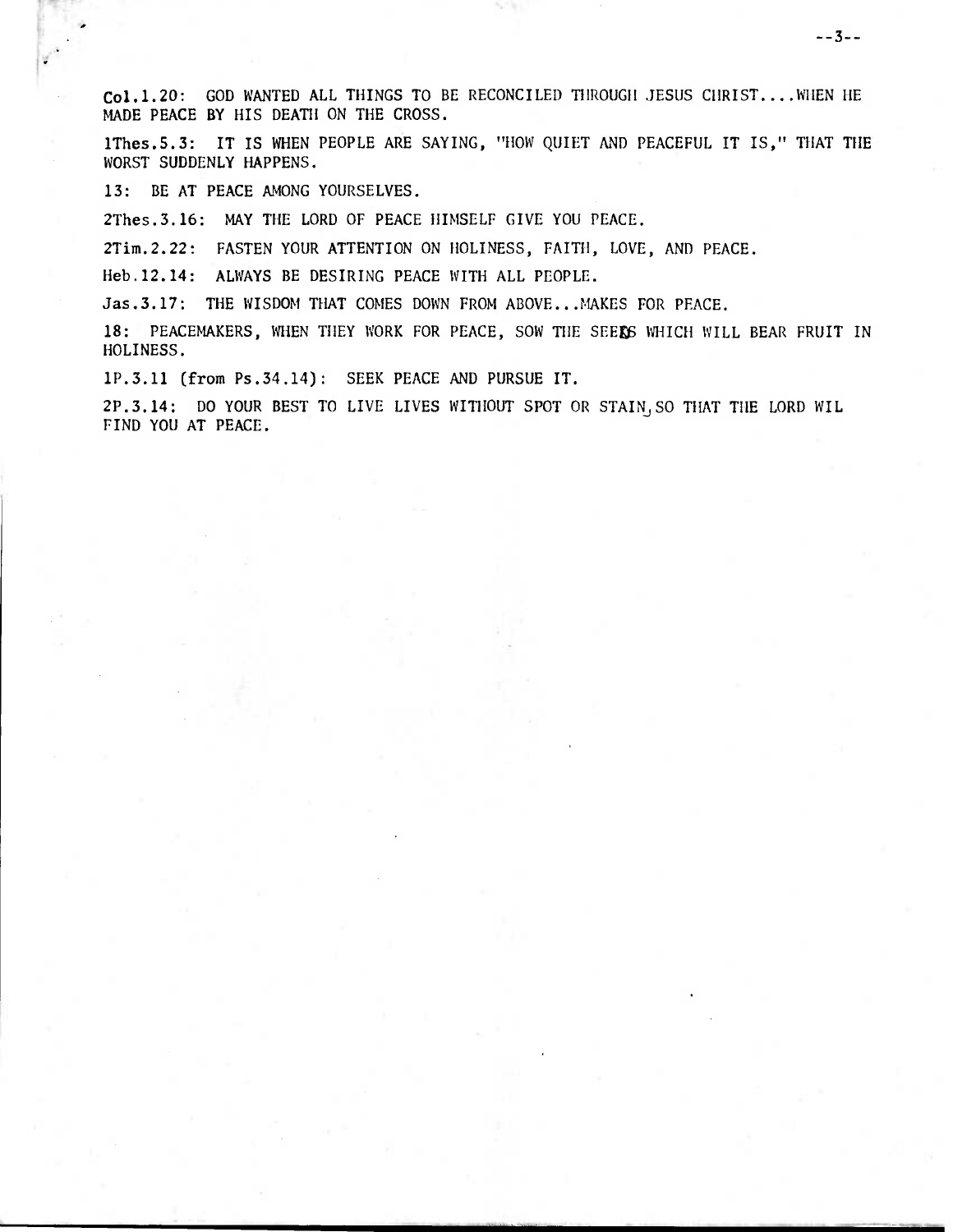## PEACE QUOTES

 $\sim$  scleeted  $\sim$  more Elliott

The first peace, which is the most important, is that which comes within  $\mu_{\text{max}}$ .<br>  $\mu_{\text{max}}$  The first peace, which is the most important, is that which comes with the souls of men when they realize their relationship, their oneness, with the universe and all its Powers, and when they realize that at the center of the universe dwells Wankan-Tanka, and that this center is really everywhere, it is within each of us. This is the real Peace, and the others are but reflections of this. The second peace is that which is made between two individuals, and the third is that which is made between two nations. But above all you must understand thay there can never be peace between nations until there is first known that true peace which, as I have often said, is within the souls of men.

> -- Black Elk, Oglala Sioux Holy Man in The Sacred Pipe by Joseph Epes Brown

The following taken from The Teachings of the Compassionate Buddha, edited by E.A.Burtt:

BUDDHIST Do not look long, do not look short, for not by hatred is hatred appeased; hatred is appeased by the renouncing of hatred only.  $P = p.40$ 

He abuseone, he beat me, he defeated me, he robbed me - in those who harbor such thoughts hatred will never cease.

He abused me, he beat me, he defeated me, he robbed me - in those who do not harbor such thoughts hatred will cease.

For hatred does not cease by hatred at any time; hatred ceases by love this is the eternal law. ) has no substitute the second position of the second political political political political political political political political political political political political political political political political politic

All men tremble at punishment, all men fear death; remember that you are like unto them, and *tenenbet* do not kill, nor cause slaughter.

All men tremble at punishment, all men love life; remember that you are like unto them, and do not kill, nor cause slaughter.

p. 59

Victory breeds hatred, for the conquered is unhappy. He who has given up both victory and defeat, he is contented and happy.

There is no fire like passion, there is no evil like hatred; there is no pain like this bodily existence; there is no happiness higher than peace.  $P = p. 63$ 

Cherish the road to peace.  $-$ -p. 66